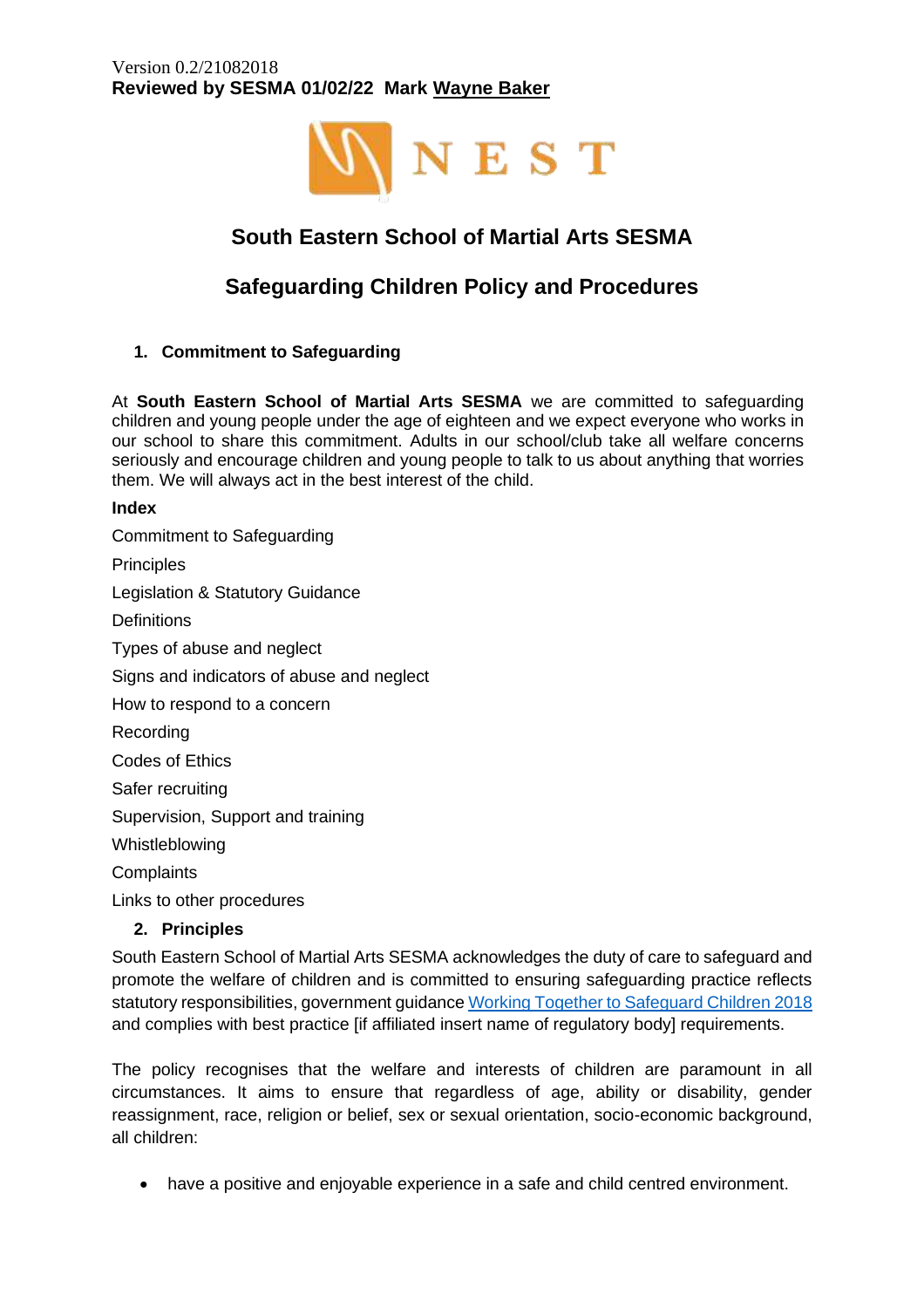are protected from abuse whilst participating in activity organised within South Eastern School of Martial Arts SESMA premises or outside.

South Eastern School of Martial Arts SESMA acknowledges that some children, including disabled children and young people or those from ethnic minority communities, can be particularly vulnerable to abuse and we accept the responsibility to take reasonable and appropriate steps to ensure their welfare. As part of our safeguarding policy South Eastern School of Martial Arts SESMA will

- promote and prioritise the safety and wellbeing of children and young people.
- ensure everyone understands their roles and responsibilities in respect of safeguarding and is provided with appropriate learning opportunities to recognise, identify and respond to signs of abuse, neglect and other safeguarding concerns relating to children and young people.
- ensure appropriate action is taken in the event of incidents/concerns of abuse and support provided to the individual/s who raise or disclose the concern.
- ensure that confidential, detailed and accurate records of all safeguarding concerns are maintained and securely stored.
- prevent the employment/deployment of unsuitable individuals.
- ensure robust safeguarding arrangements and procedures are in operation.

The policy and procedures will be widely promoted and are mandatory for everyone involved in South Eastern School of Martial Arts SESMA. Failure to comply with the policy and procedures will be addressed without delay and may ultimately result in dismissal/exclusion from the organisation.

## **3. Legislation & Statutory Guidance**

- Human Rights Act 1998
- Children Act 1989
- Children Act 2004
- Working Together to Safeguard Children 2018
- Keeping Children Safe in Education 2018
- Sexual Offences Act 2003
- Data Protection Act 2018
- •

# **4. Definitions**

In England, Northern Ireland and Wales a child is someone under the age of 18, whether living with their families, in state care, or living independently (Working Together to Safeguard Children 2018).

This generally applies in Scotland but in some cases, for example for parts of the Scottish Child Protection Process it will be 16.

## **5. Types of Abuse and Neglect (according to Keeping Children Safe in Education 2018)**

All school/club staff and volunteers should be aware that abuse, neglect and safeguarding issues are rarely standalone events that can be covered by one definition or label. In most cases, multiple issues will overlap with one another.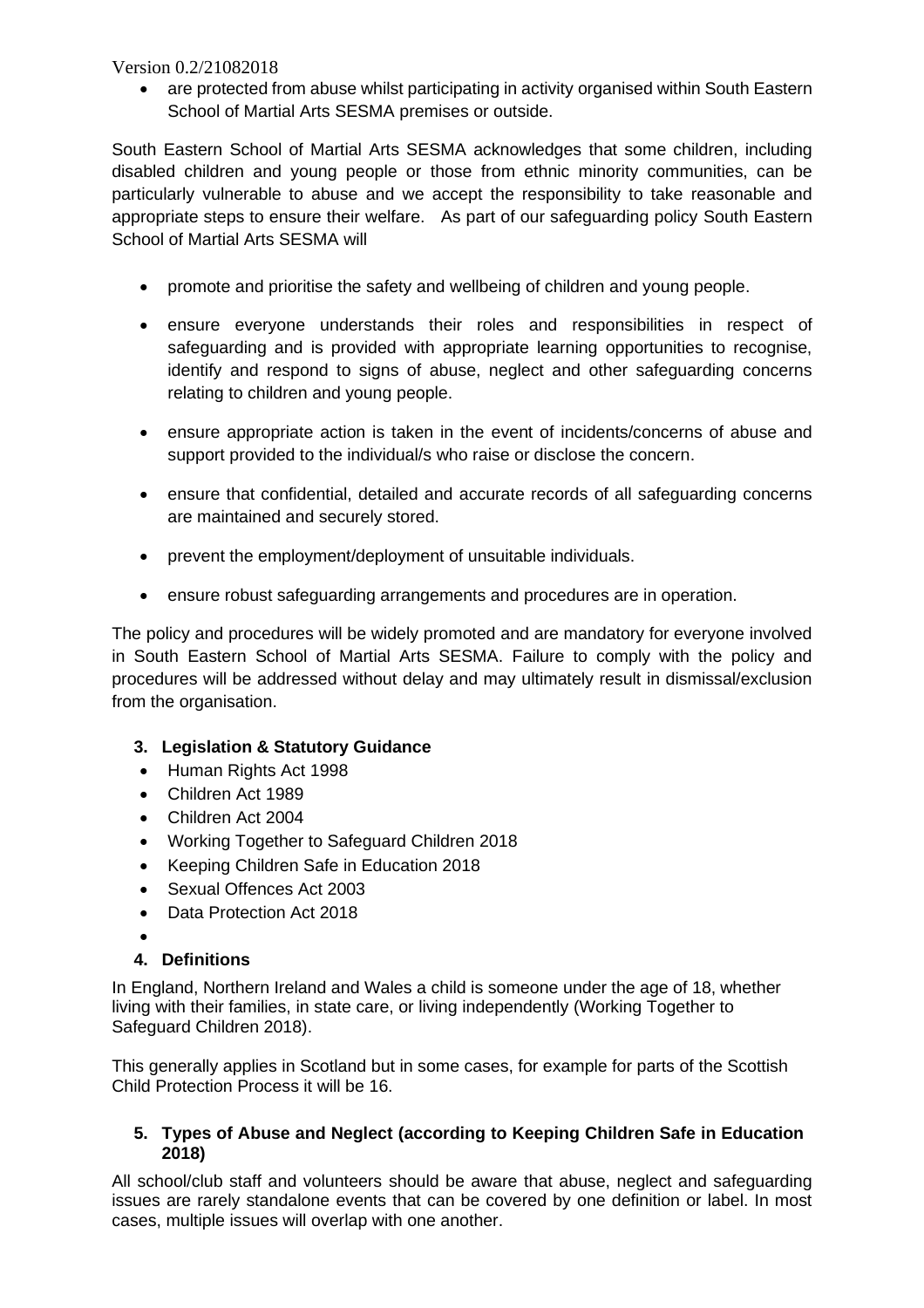## **Abuse:**

A form of maltreatment of a child. Somebody may abuse or neglect a child by inflicting harm or by failing to act to prevent harm. Children may be abused in a family or in an institutional or community setting by those known to them or, more rarely, by others. Abuse can take place wholly online, or technology may be used to facilitate offline abuse. They may be abused by an adult or adults or by another child or children. 45.

## **Physical abuse:**

A form of abuse which may involve hitting, shaking, throwing, poisoning, burning or scalding, drowning, suffocating or otherwise causing physical harm to a child. Physical harm may also be caused when a parent or carer fabricates the symptoms of, or deliberately induces, illness in a child.

## **Emotional abuse:**

The persistent emotional maltreatment of a child such as to cause severe and adverse effects on the child's emotional development. It may involve conveying to a child that they are worthless or unloved, inadequate, or valued only insofar as they meet the needs of another person. It may include not giving the child opportunities to express their views, deliberately silencing them or 'making fun' of what they say or how they communicate. It may feature age or developmentally inappropriate expectations being imposed on children. These may include interactions that are beyond a child's developmental capability as well as overprotection and limitation of exploration and learning or preventing the child from participating in normal social interaction. It may involve seeing or hearing the ill-treatment of another. It may involve serious bullying (including cyberbullying), causing children frequently to feel frightened or in danger, or the exploitation or corruption of children. Some level of emotional abuse is involved in all types of maltreatment of a child, although it may occur alone.

#### **Sexual abuse:**

Involves forcing or enticing a child or young person to take part in sexual activities, not necessarily involving a high level of violence, whether or not the child is aware of what is happening. The activities may involve physical contact, including assault by penetration (for example rape or oral sex) or non-penetrative acts such as masturbation, kissing, rubbing and touching outside of clothing. They may also include non-contact activities, such as involving children in looking at, or in the production of, sexual images, watching sexual activities, encouraging children to behave in sexually inappropriate ways, or grooming a child in preparation for abuse. Sexual abuse can take place online, and technology can be used to facilitate offline abuse. Sexual abuse is not solely perpetrated by adult males. Women can also commit acts of sexual abuse, as can other children. The sexual abuse of children by other children is a specific safeguarding issue.

#### **Related issues**

In addition to the above categories, there are other forms of harm or abuse that should involve the police and other organisations working together to protect children. These include:

- Bullying
- Child Sexual Exploitation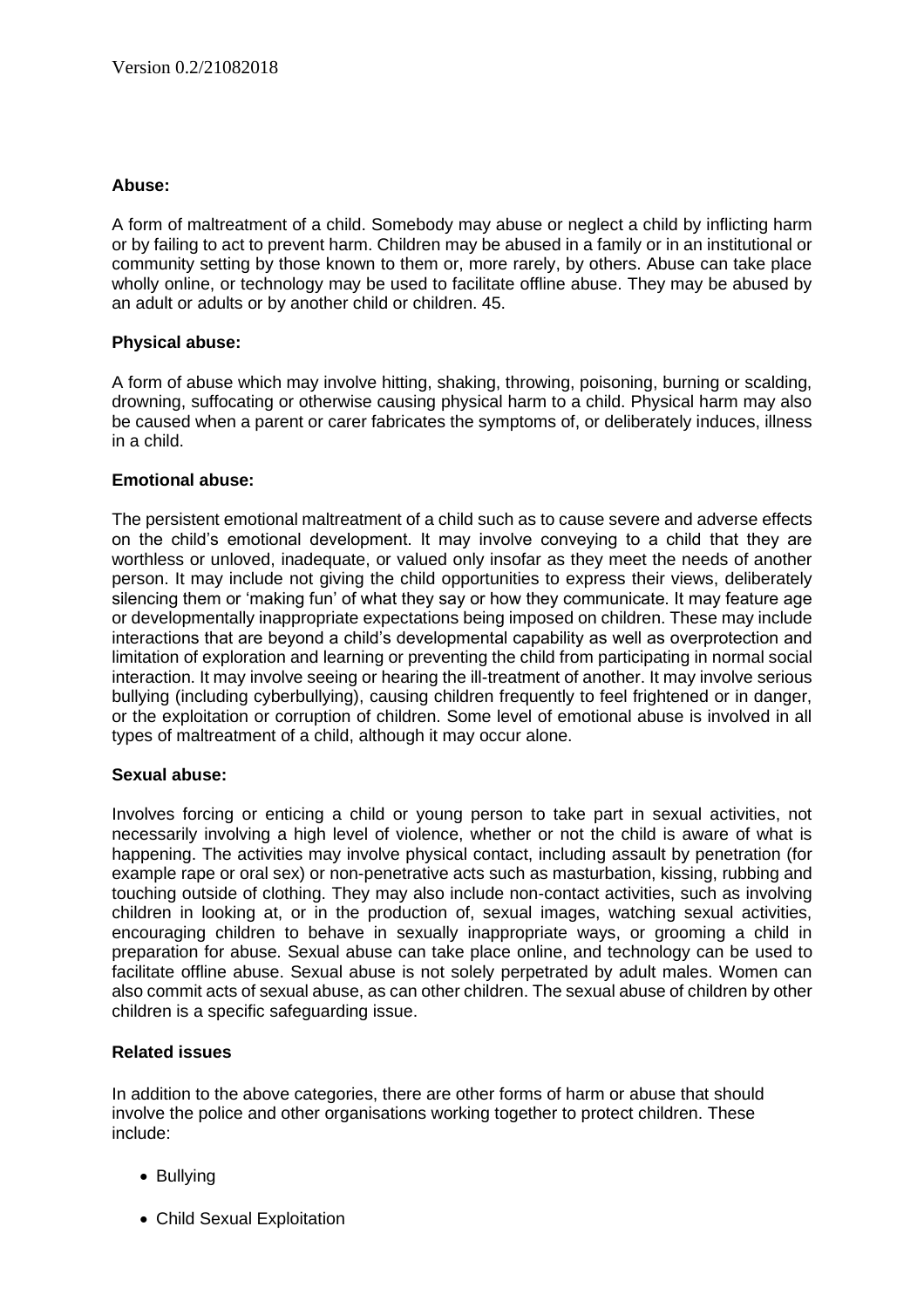- Hate crimes
- Abuse in domestic settings
- Honour based violence
- Forced marriage
- Human trafficking
- Exploitation by radicalisers who promote violence
- Membership of gangs inclined to use violence.

Many of these areas are addressed in local multi-agency child or vulnerable adult safeguarding procedures. You may feel that these situations are so unlikely to arise that you would never be required to respond. However, it is as well to be aware of these other related areas, just in case your suspicions are raised.

#### **Poor practice**

Sometimes, your concerns may relate to poor practice, where an adult or another young person's behaviour is inappropriate and may be causing distress to a child or young person. In the application of this policy, poor practice includes any behaviour which contravenes the principles of this document or the relevant Club/School/Academy/NGB Code of Conduct or brings Martial Arts into disrepute, or which infringes an individual's rights. Where poor practice is serious or repeated this could also constitute abuse and should be reported immediately. Examples of poor practice towards students, which should never to be sanctioned include:

- use of excessive, physical or humiliating punishments;
- failure to act when you witness possible abuse or bullying;

• being unaware of, or breaching, any relevant policy such as the Code of Ethics and Conduct;

- spending excessive amounts of time alone with young people away from others;
- inviting or allowing young people into your home where they will be alone with you;
- engaging in rough, physical or sexually provocative activity;
- allowing young people to use inappropriate language unchallenged;
- making sexually suggestive comments even in fun;
- reducing a person to tears as a form of control;

• allowing allegations made by a young person to go unchallenged, unrecorded or not acted upon;

• doing things of a personal nature for young people that they can do for themselves; sharing a bedroom with a young person you are not related to, even with parental permission.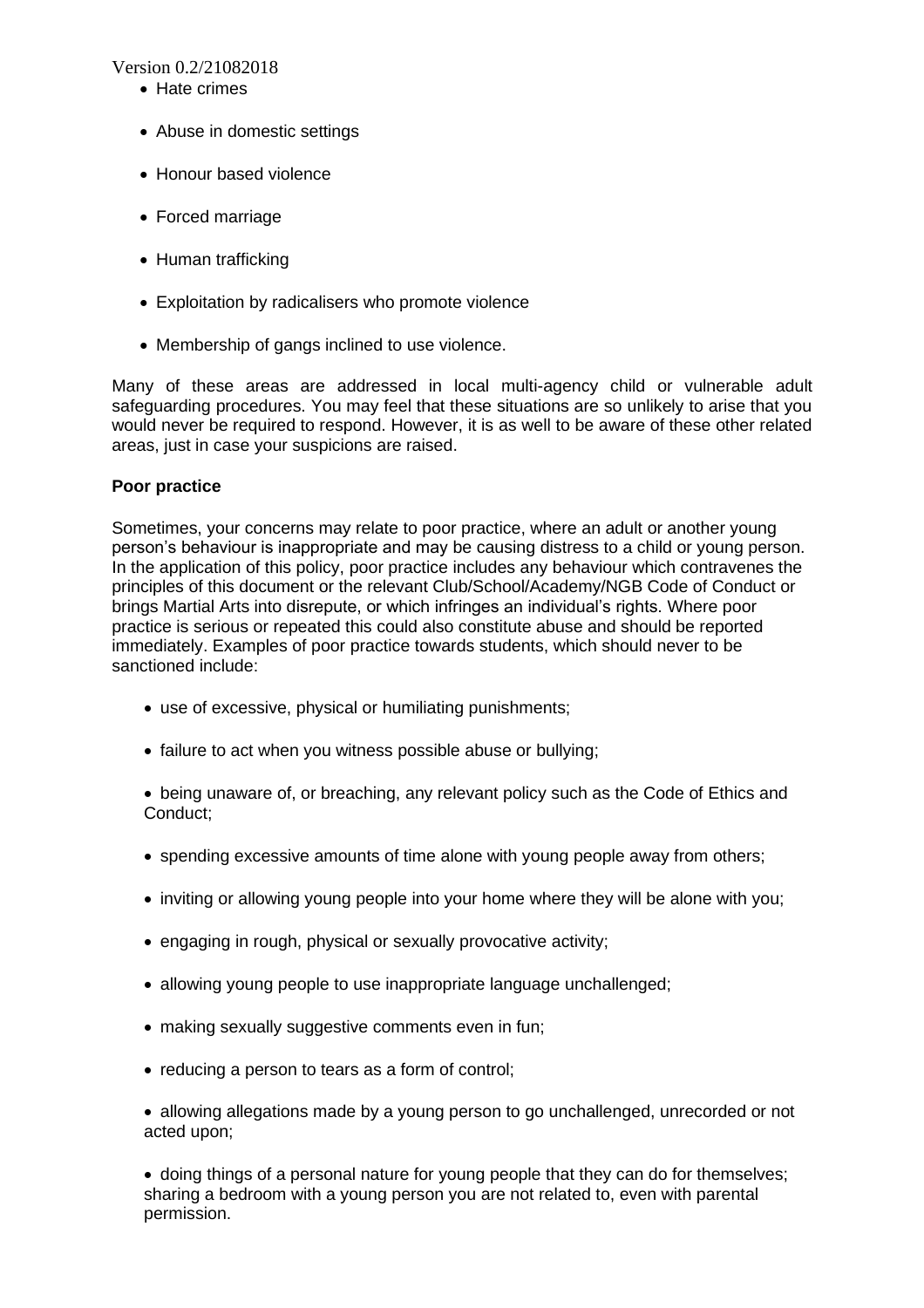Some participants may require assistance with personal care due to being very young or disabled. If a young person needs this level of support it should be made clear to their parent/s that this can only be carried out by a designated carer and not by the instructor. Even if the instructor is trained in carrying out personal care tasks, this compromises their role as trainer and places them and the child in a vulnerable position. These support arrangements should clearly be in place and agreed to by all parties prior to the activities commencing.

## 6. **Signs and Indicators of Abuse and Neglect**

Indicators that a young person may be being abused may include the following:

- unexplained or suspicious injuries such as bruising, cuts or burns, particularly if situated on a part of the body not normally prone to such injuries;
- an injury for which the explanation seems inconsistent;
- the young person describes what appears to be an abusive act involving him/her;
- someone else (a young person or adult) expresses concern about the welfare of another;
- unexplained changes in behaviour (e.g. becoming very quiet, withdrawn or displaying sudden outbursts of temper);
- inappropriate sexual awareness;
- engaging in sexually explicit behaviour;
- sudden or unusual distrust of adults, particularly those with whom a close relationship would normally be expected;
- having difficulty in making friends;
- being prevented from socialising with other young people;
- displaying variations in eating patterns including overeating or loss of appetite;
- or a sudden weight change;
- becoming increasingly dirty or unkempt.

It should be recognised that this list is not exhaustive and the presence of one or more of the indicators is not proof that abuse is actually taking place. A good working relationship with parent/guardians will help to identify any other concerns that a young person may be experiencing. For example a family bereavement which could cause some of the changes listed above.

#### **Remember it is not the responsibility of South Eastern School of Martial Arts SESMA to decide if child abuse is occurring but it is their responsibility to act on any concerns by reporting them.**

#### **7. What to do if you have a concern or someone raises concerns with you.**

South Eastern School of Martial Arts SESMA recognises '*everyone who works with children has a responsibility for keeping them safe. No single practitioner can have a full picture of a child's needs and circumstances and, if children and families are to receive the right help at the right time, everyone who comes into contact with them has a role to play in identifying concerns, sharing information and taking prompt action'* (page 11 para 16 Working Together to Safeguard Children 2018).

Whilst accepting this duty it is recognised South Eastern School of Martial Arts SESMA is not responsible for deciding if abuse has occurred. It does however have a duty to respond and report concerns.

South Eastern School of Martial Arts SESMA will have an appropriately trained Designated Safeguarding Lead and Deputy.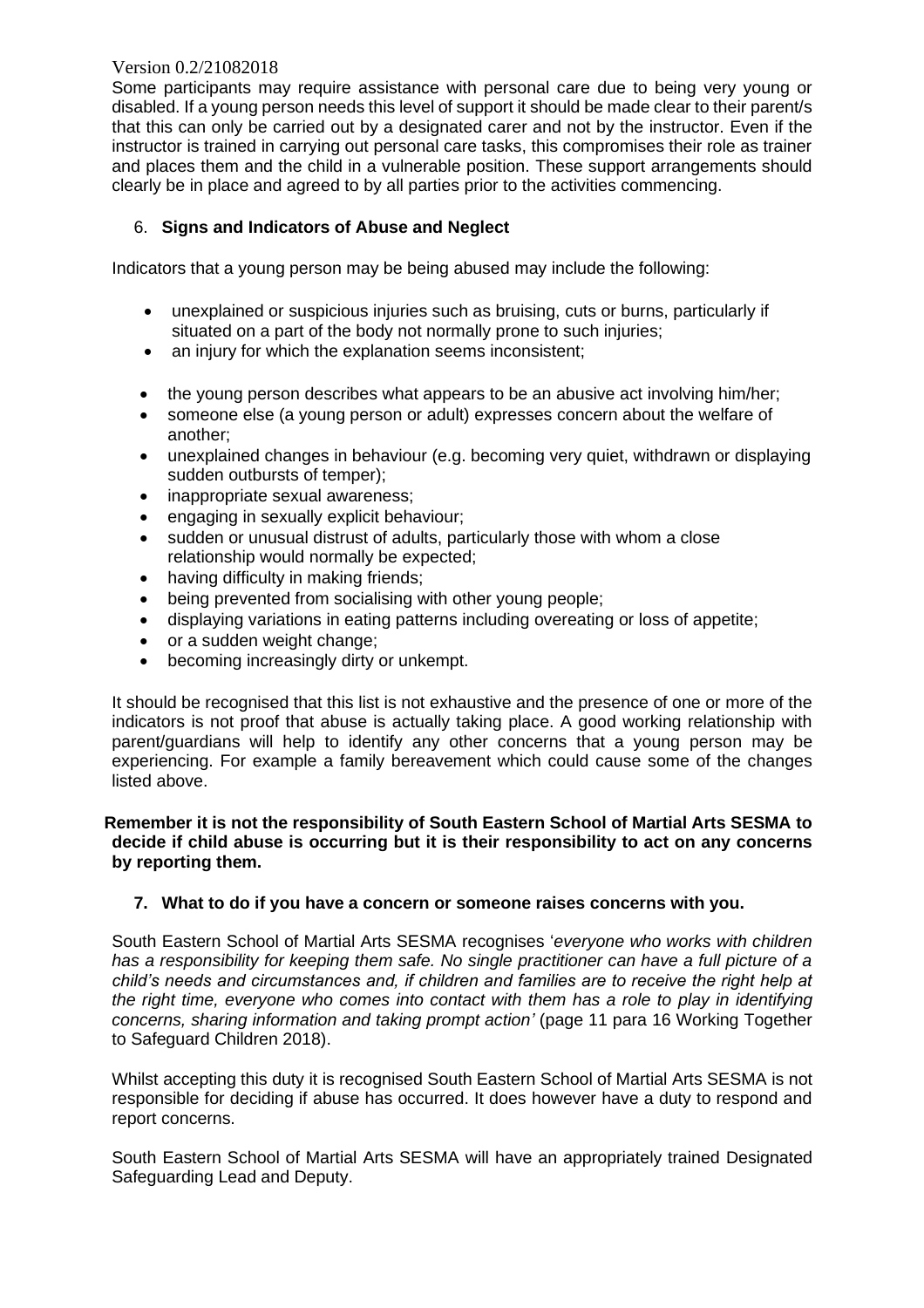**All safeguarding concerns and poor practice occurrences**, except if the issue concerns those individuals**, must** be reported to the DSL / Deputy. This includes issues raised concerning the activities of instructors or volunteers or, where there are concerns outside of South Eastern School of Martial Arts SESMA (for example at home, school or in the wider community). Where there is an allegation against an instructor or volunteer who works with children at South Eastern School of Martial Arts SESMA the DSL/Deputy must report the matter to the Local Authority Designated Officer.

Instructors and volunteers must also report the following to the DSL / Deputy and make a written record of what they have done, seen or heard:

- They have accidentally hurt a child;
- a child seems distressed in any manner;
- a child appears to be sexually aroused by their actions;
- a child misunderstands or misinterprets something they have said or done.

**If you think a child is in immediate danger or requires medical attention**, you should call the emergency services on 999. You can also ring the NSPCC helpline on 0808 800 5000 to report immediate risks. This is an immediate responsibility and will take priority over informing the Designated Safeguard Lead or Deputy.

#### **8. How to respond to a concern**

It is always difficult to hear about or witness harm or abuse experienced by a child or young person. The following points will be helpful for both you and the child should they choose to disclose abuse to you:

- Stay calm.
- Listen carefully to what is said and try not to interrupt.
- Find an appropriate point early on to explain that it is likely that the information will need to be shared with others – do not promise to keep secrets.
- Allow them to continue at their own pace.
- Ask questions for clarification only, and avoid asking questions that suggest an answer (leading questions).
- Reassure them that they are not to blame and have done the right thing in telling you. If the concern is serious explain that you will need to get support from other trained people to help keep the child safe. This must be shared even if the child doesn't want you to tell anyone else.
- Tell them what you will do next and with whom the information will be shared. If they are adamant that they do not wish the information to be shared, explain that you will have to tell your Designated Safeguarding Lead and that it will be discussed further with them.
- Be aware of the possibility of forensic evidence if the disclosure relates to a recent incident of physical harm or injury and try to protect any supporting materials e.g. bedding or clothing.
- Contact your Designated Safeguarding Lead.
- Where you are unable to contact your Designated Person, advice can be sought from statutory agencies or the NSPCC Helpline.
- All serious concerns must be referred to statutory agencies.
- Where the concern or allegation is about a member of staff or a volunteer, this must like all other concerns be reported to the Designated Safeguarding Lead (DSL) or Deputy. The DSL if they consider the concern to be serious, for example potentially child abuse or a crime they must report the incident to the Local Authority Designated Officer or the Police.

When a safeguarding concern or poor practice has been identified concerning a specific child the parents/guardians/carers of that child should be notified. Where the DSL/Deputy has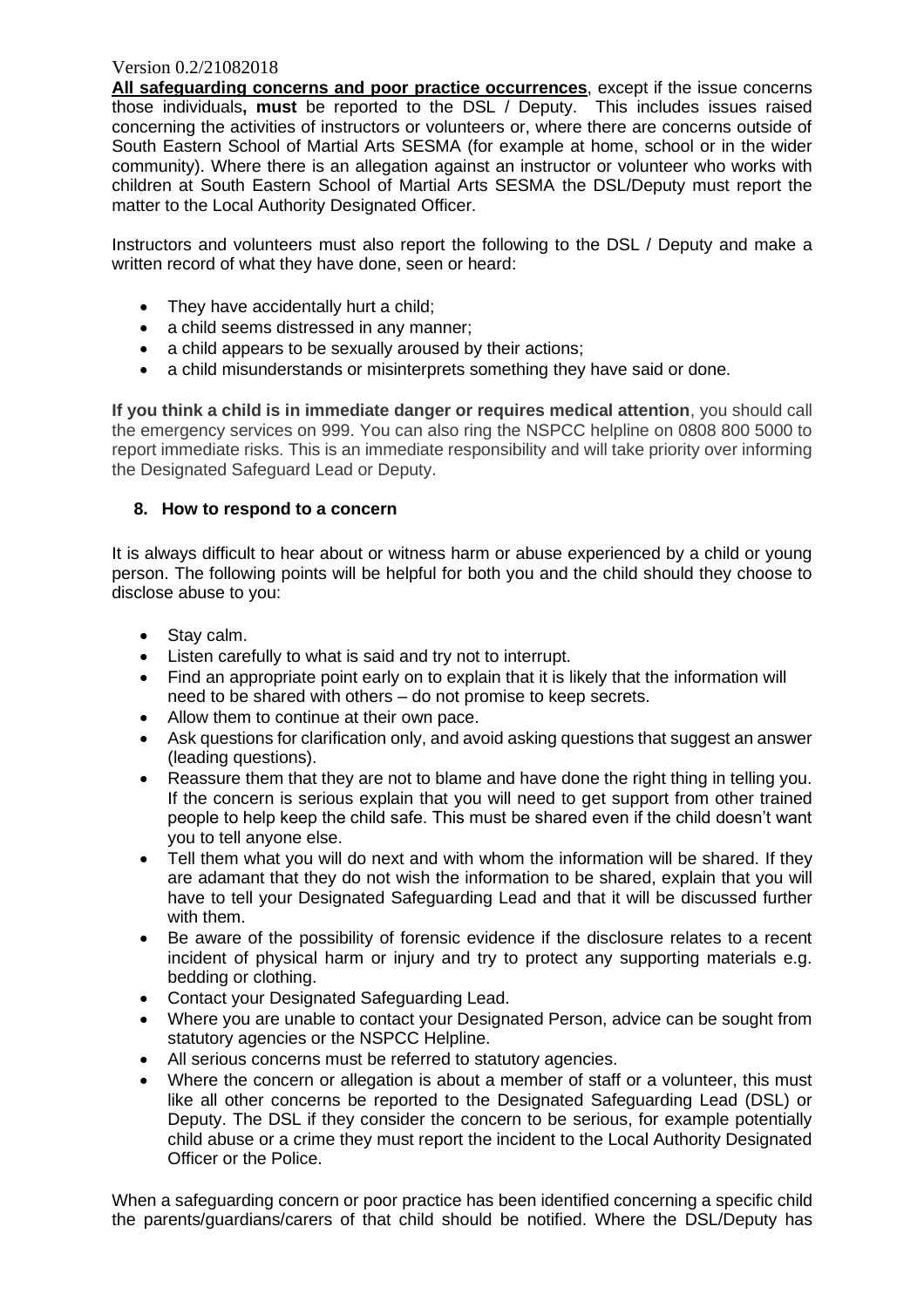reported the incident to the statutory authorities, advice should be sought from them regarding this duty before notifying the parents/guardians/carers.



#### **Safeguarding Children Flowchart**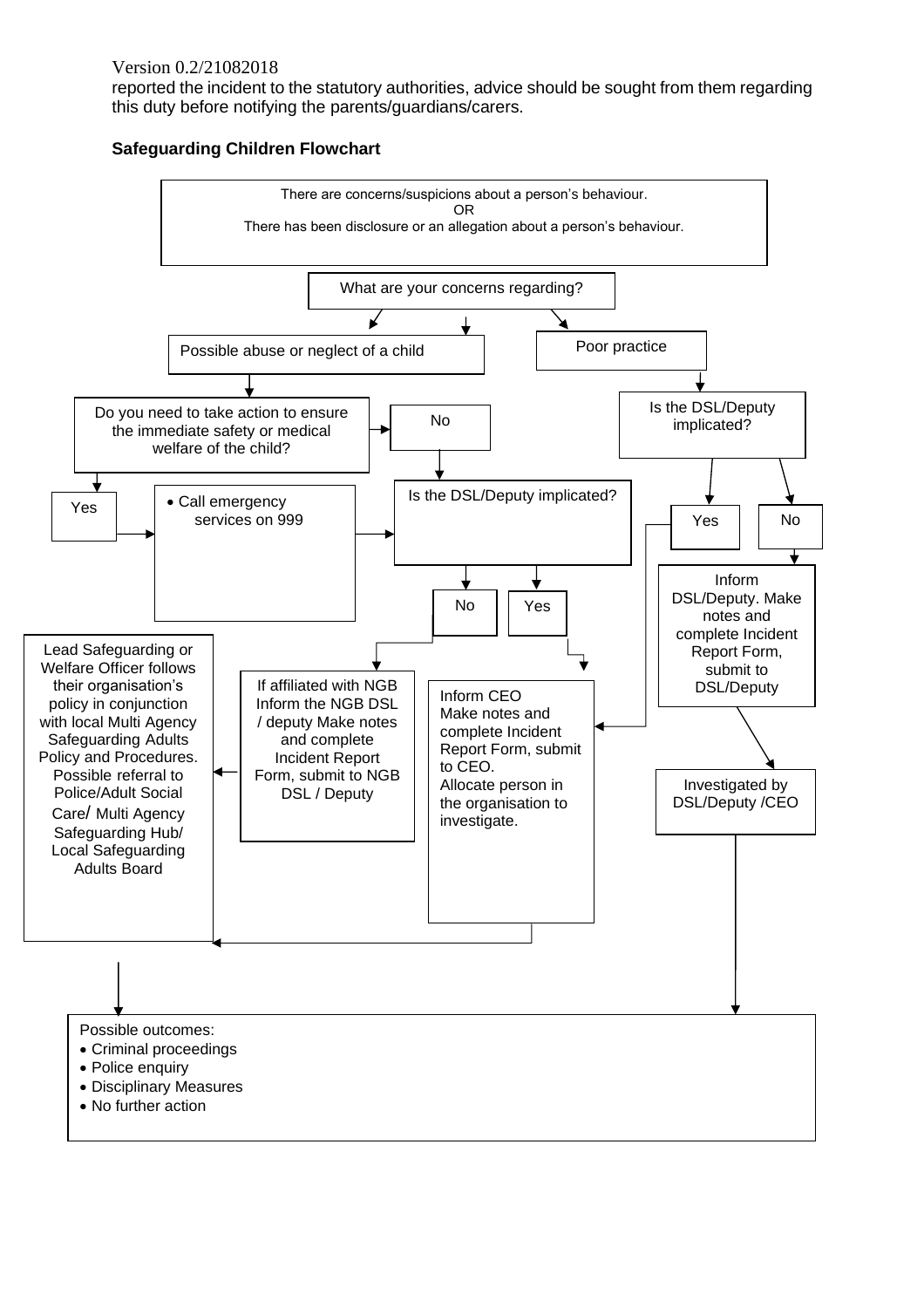#### **9. Recording**

Should a child make a disclosure a record in writing must be made as soon as possible, using their words as closely as possible and where relevant, using the school/club report form [ if your school/club is affiliated to a NGB insert a link here]. Note the date, time, any names mentioned, names and addresses to whom the information was given and who else is aware of the allegation. Note or describe clearly any visible injury.

Take care to distinguish between fact, observation, allegation and opinion. It is important that the information you have is accurate.

Recording of any incident, including possible abuse or poor practice incidents, should also follow this procedure. In all situations, including those in which the cause of concern arises either from a disclosure of abuse or from suspicion of abuse, it is vitally important to record the details, regardless of whether they are shared with a statutory agency, as soon as possible using the Incident Referral Form

The record should be clear and factual as it may be needed by child or adult protection agencies and may, in the future, be used as evidence in court. Records should be kept securely and shared only with those who need to know about the incident.

Throughout the process of any safeguarding cases, accurate records should be made and maintained.

## **Codes of Conduct and Ethics**

The codes of conduct and ethics for all those involved at South Eastern School of Martial Arts SESMA can be found as a separate guidance sheet. It is essential these are followed in so the highest possible standards of behaviour and conduct in Martial Arts activities are maintained. The principles must be adhered to at all times so that Martial Arts can be enjoyed by all. All those involved at South Eastern School of Martial Arts SESMA will show their understanding and commitment to the codes of conduct and ethics by signing a copy of the relevant guidance sheet.

## **Safer Recruiting**

At South Eastern School of Martial Arts SESMA we take all reasonable steps to ensure unsuitable people are prevented from working with children. Whilst there may be some reservations that volunteers could be put off by having to go through a recruitment process, it is important to ensure reasonable steps have been taken to identify unsuitable individuals. A guidance sheet can be found which outlines safer recruiting in further detail.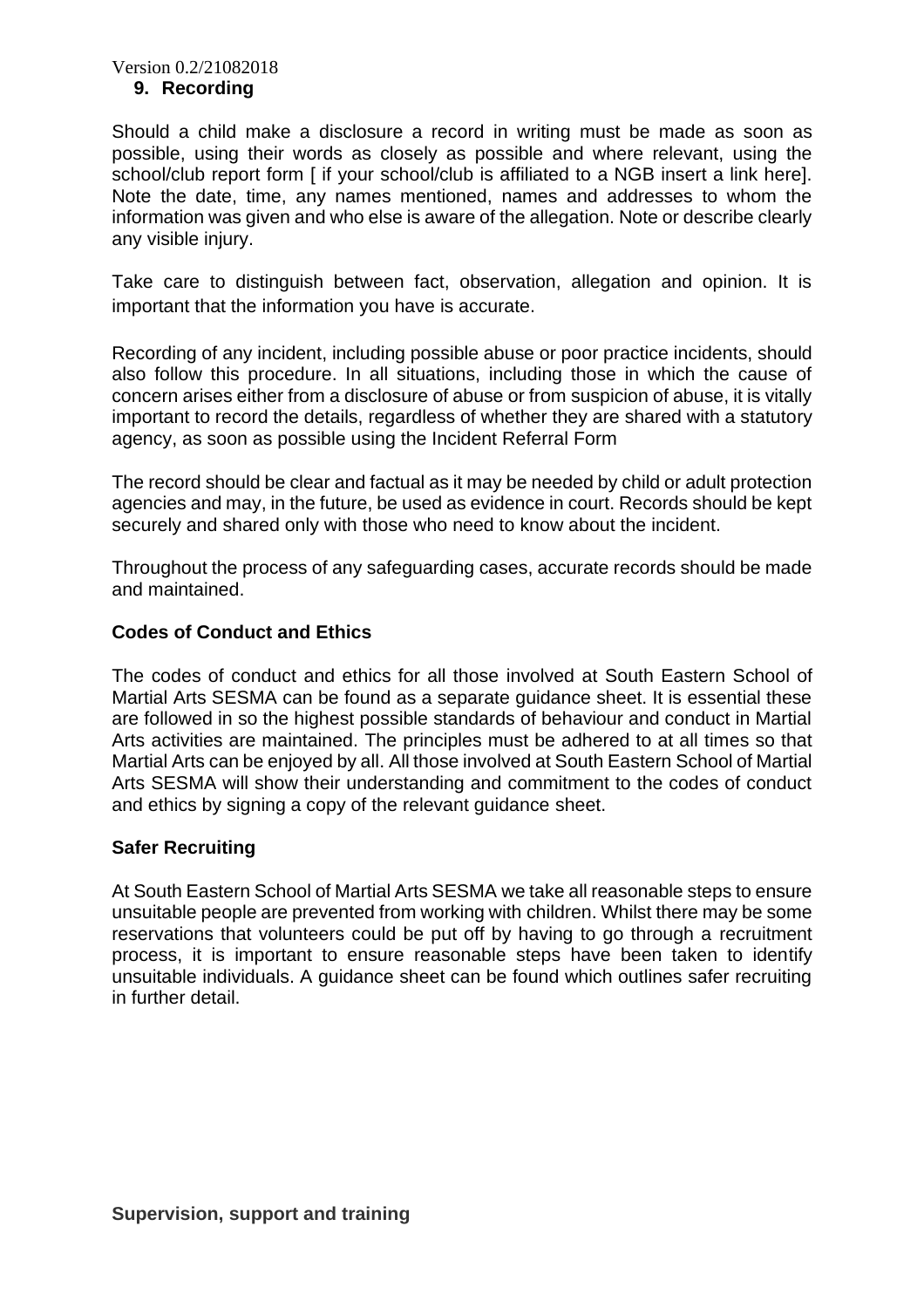Once recruited, all staff and volunteers at South Eastern School of Martial Arts SESMA will be well informed, trained, supervised and supported to ensure that they effectively safeguard children and know how to respond to any concerns.

South Eastern School of Martial Arts SESMA will ensure that training and resources are available to encourage the development of staff and volunteers. This will include:

- an induction to the work and the school/club
- a trial period in which to develop skills whilst supervised
- ongoing support and monitoring

There are currently no formal qualifications specifically for safeguarding and protecting children in sport. However, training developed by sports and other organisations is available to strengthen the skills and knowledge of the sporting children's workforce to safeguard children and young people. Training plays an important role in equipping staff and volunteers to do their job safely and effectively. Different safeguarding training is available depending on the person's role.

# **Whistleblowing**

It's important that people within South Eastern School of Martial Arts SESMA have the confidence to come forward to speak or act if they're unhappy with anything.

Whistleblowing occurs when a person raises a concern about dangerous or illegal activity, or any wrongdoing within their sports organisation. The NSPCC has a [whistleblowing](https://www.nspcc.org.uk/what-you-can-do/report-abuse/dedicated-helplines/whistleblowing-advice-line/) advice line to support professionals who have concerns about how child protection issues are being handled in their own or another organisation.

More detail can be found on the Whistleblowing Guidance Sheet - www.nspcc.org.uk

# **Complaints**

In order to ensure we develop an open culture where children and staff feel able to express any concerns, we have a procedure for dealing with complaints from a child, worker, volunteer, parent or carer.

This should be linked to the organisation's complaints procedures, ensuring the provision of support and advocacy for the people involved.

## **Links to other organisational procedures**

It's useful to cross-reference other relevant organisational policies, including your:

- equity policy
- complaints and grievance procedures
- disciplinary procedures
- health and safety policy
- Adults at Risk Safeguarding Policy